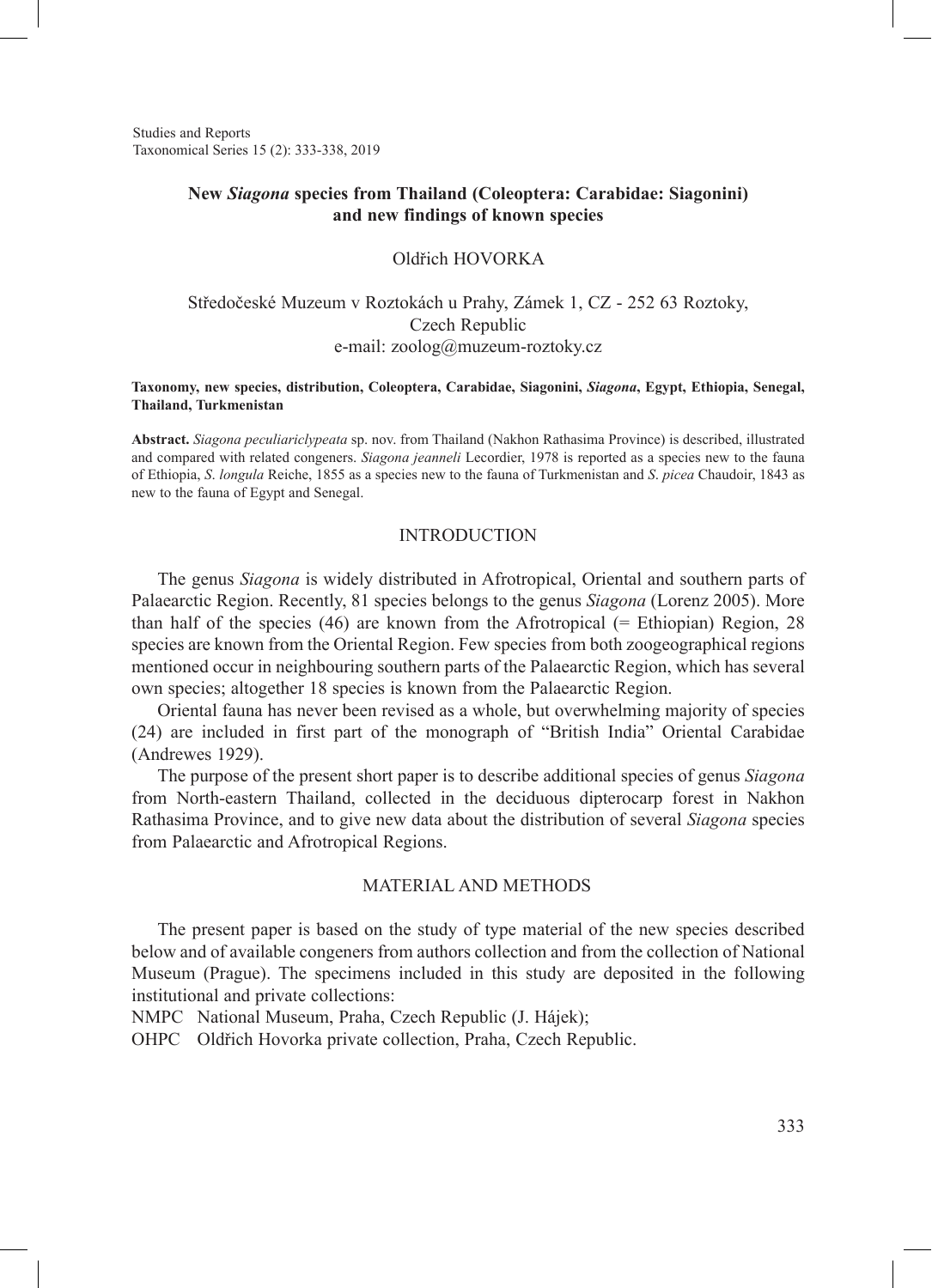Measurements were made with a MBS-10 stereoscopic microscope, at magnifications of 8x, 16x and 32x. Measurements of body parts and corresponding abbreviations used in the text are as follows:

 $EL = e$  lytral length - length of left elytron measured from humerus to apex;

 $EW =$  elytral width - maximal width of both elytra combined;

 $HL$  = length of head - measured from apex of labrum to neck constriction;

 $HW = width of head - maximal width of head (including eyes);$ 

 $PL =$  pronotal length - length of pronotum measured along mid-line;

PW = pronotal width - maximal width of pronotum;

TL = total length - length measured from the apex of left mandible (mandibles closed) to the apex of left elytron.

The morphological terms used in this study are adopted from Andrewes (1929) or Junger & Faille (2011). Locality labels are cited in the original version, separate label lines are indicated by slash, separate labels by double slash. Addenda and remarks are found in brackets.

The type specimen of newly described species is provided with red printed label: "*Siagona peculiariclypeata* sp. nov., HOLOTYPE, det. O. Hovorka, 2019".

## DESCRIPTION OF NEW SPECIES

# *Siagona peculiariclypeata* **sp. nov.** (Figs. 1-3)

**Type material.** Holotype (♂) labelled: "Thai, Nakhon Rathasima / prov., Udomsap, 300 m [a.s.l.] / Wanqnumkheo, Sakarrat / Env. Statt. / O. Košulič leg. // Dicidius [sic] Dipterocarp Forest / 14°30'34.3"N, 101°56'36.2"NE" (NMPC).

**Description.** Habitus (Fig. 1) - the new species is relatively large, flat, habitually similar to its congeners. Body colour (including antennae) is black, legs red-brown, with femora lighter than tibiae and tarsi; tibiae (especially metatibiae) with knees and outer margin brown to black brown. Palpomeres and labrum brown. Body elongate, relatively narrow. TL 16.8 mm. Head transverse, HL:HW 0.85, only very slightly narrower and distinctly longer than pronotum. Pronotum distinctly wider than long (PW:PL 1.52), 1.08 times wider than head. Elytra elongate, EL:EW 1.67, very slightly wider than pronotum (EW/PW 1.04), widest slightly posteriad to midlength.

Microsculpture. Head and pronotum dorsally with indistinct microsculpture on the disc, therefore relatively shiny, with more distinct isodiametric microsculpture laterally and on punctured areas. Elytra with distinct, relatively strong isodiametric microsculpture, dull. Ventral side - head and thoracic sclerites with isodiametric to transverse microsculpture, abdominal sternites with distinct, dense isodiametric microsculpture only.

Head (Fig. 1) transverse, with small, convex but inconspicuous eyes, about as long as temples and not projecting laterally beyond level of supramaxillary plates. Frons punctate only laterally, triangular central area smooth. Vertex sparsely punctate, punctures distinctly smaller along and in distinct, moderately deep neck furrow. Lateral (supraorbital) ridges long,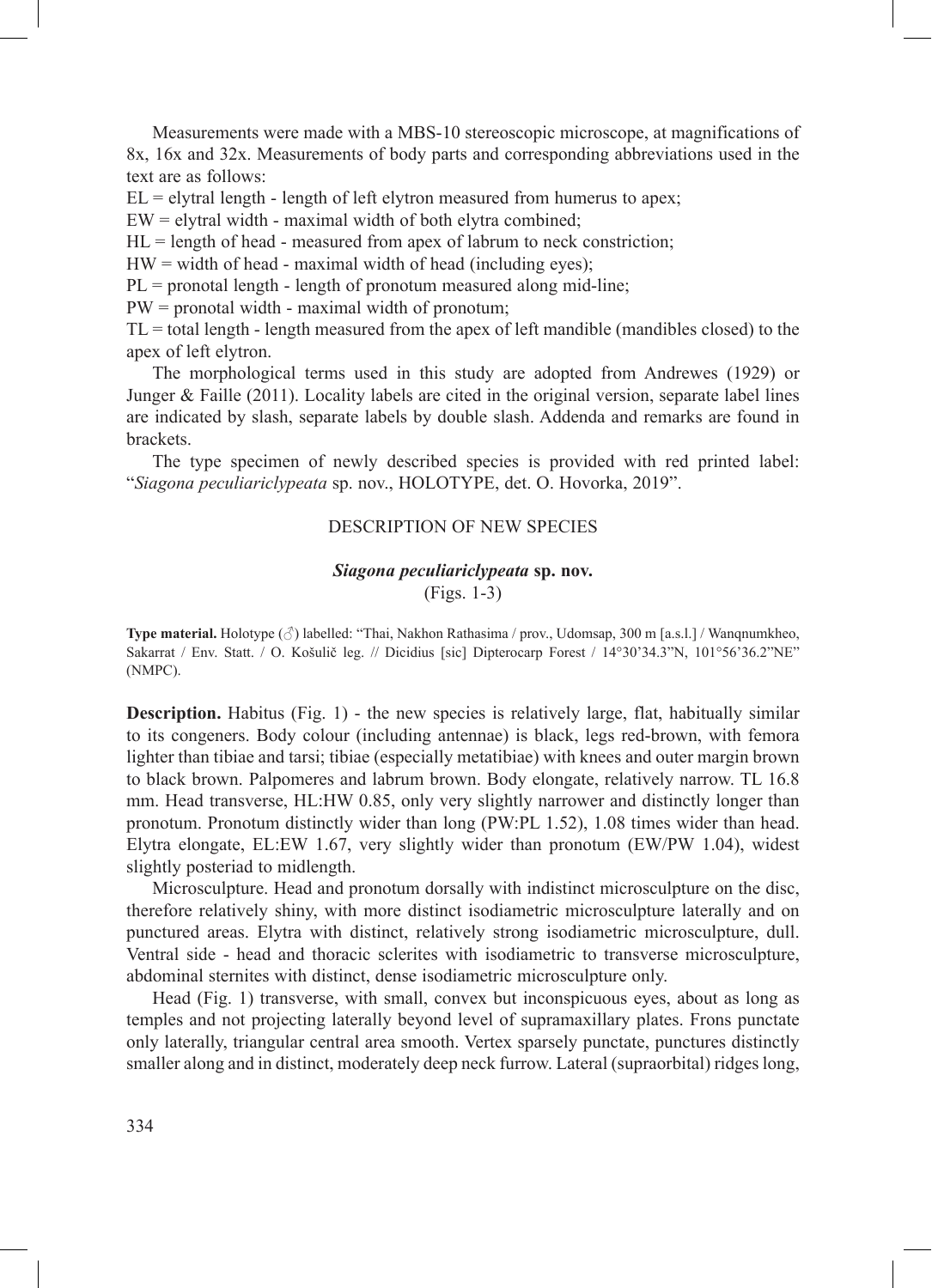nearly reaching neck furrow, anteriorly uninterrupted at the bend, fluently passing into welldeveloped frontal tubercles. Connection of lateral ridge and frontal tubercle forming blunt, obtuse angle. Clypeo-frontal suture distinct, deep, slightly concave. Clypeus asymmetrical (Fig. 2), anteriorly with deep, round incision, front angles forming uneven, bulging lobes, left one distinctly longer and higher, more convex, right lobe shorter, less convex; lateral parts of clypeus sparsely punctured and setose. Labrum subquadrate, anteriorly in mid third with distinct, wide W-shaped incision, anterior margin dorsally with 5 large setae - two pairs of lateral setae and one unpaired seta on small knob in the middle of the incision. Postero-lateral areas of labrum with transverse wrinkles. Mandibles large, strong, with outer margin strongly, regularly curved; mandibular base not wrinkled, not dilated and without any process created. Terminal maxillar palpomere elongate, only indistinctly widened towards more truncate apex. Terminal labial palpomere asymmetrical, strongly widened, obliquely truncate, axe-like. Mentum with deep, nearly parallel-sided incision and with short, bifid tooth, about quarter as long as incision. Antennae long, surpassing pronotal base by approximately four terminal flagellomeres. Scapus long, as long as three following antennomeres together, moderately clavate, more or less suddenly broadened at 0.4 length.

Pronotum transverse, approximately 1.5 times wider than long. Pronotal base strongly narrowed; both apical and basal margins concave, shallowly but distinctly incised; anterior angles protruding, narrowly rounded. Lateral pronotal sides not clearly parallel in anterior half, but with shallow but distinct concavity anteriad to pronotal midlength, making lateral margin somewhat wavy. Median sulcus distinct, not reaching pronotal apex or base. Narrow lateral margin of pronotum developed, not reaching pronotal base but ending anteriorly to basal constriction. Lateral pronotal grooves not interrupted on disc, very slightly diverging anteriad, then approximately in anterior sixth strongly bending laterally and diverging almost towards anterior pronotal angles, reaching anterior margin at less than 0.1 of pronotal width. Pronotum punctate mainly along margins, median sulcus and lateral grooves, disc only with few punctures. Stridulatory apparatus under lateral margins of prothorax distinctly developed.

Elytra pedunculate, black, relatively sparsely (more densely towards lateral margins) and irregularly punctate. Elytral epipleuron brown-black, with fine, short, adjacent setae. Humerus widely rounded, hind wings strongly reduced.

Male. Median lobe of aedeagus (Fig. 3) is almost parallel in left lateral view, only very slightly concave ventrally, apex is rounded and distinctly bent down. Both parameres similar, elongate with few (3-4) fine setae apically.

Female unknown.

**Differential diagnosis and relationships.** The new species differs from all oriental consubgeners by the following combination of characters: clypeus strongly modified, anteriorly deeply incised, with front angles forming uneven, bulging lobes; male with simple, unmodified mandibles; lateral ridge of head long, nearly reaching neck furrow, uninterrupted at the bend; hind wings reduced, humerus widely rounded; stridulatory apparatus present; male genitalia of typical shape.

*Siagona peculiariclypeata* sp. nov. is of uncertain relationships, as the oriental fauna of *Siagona* was not recently revised as a whole. There is only an old monograph of the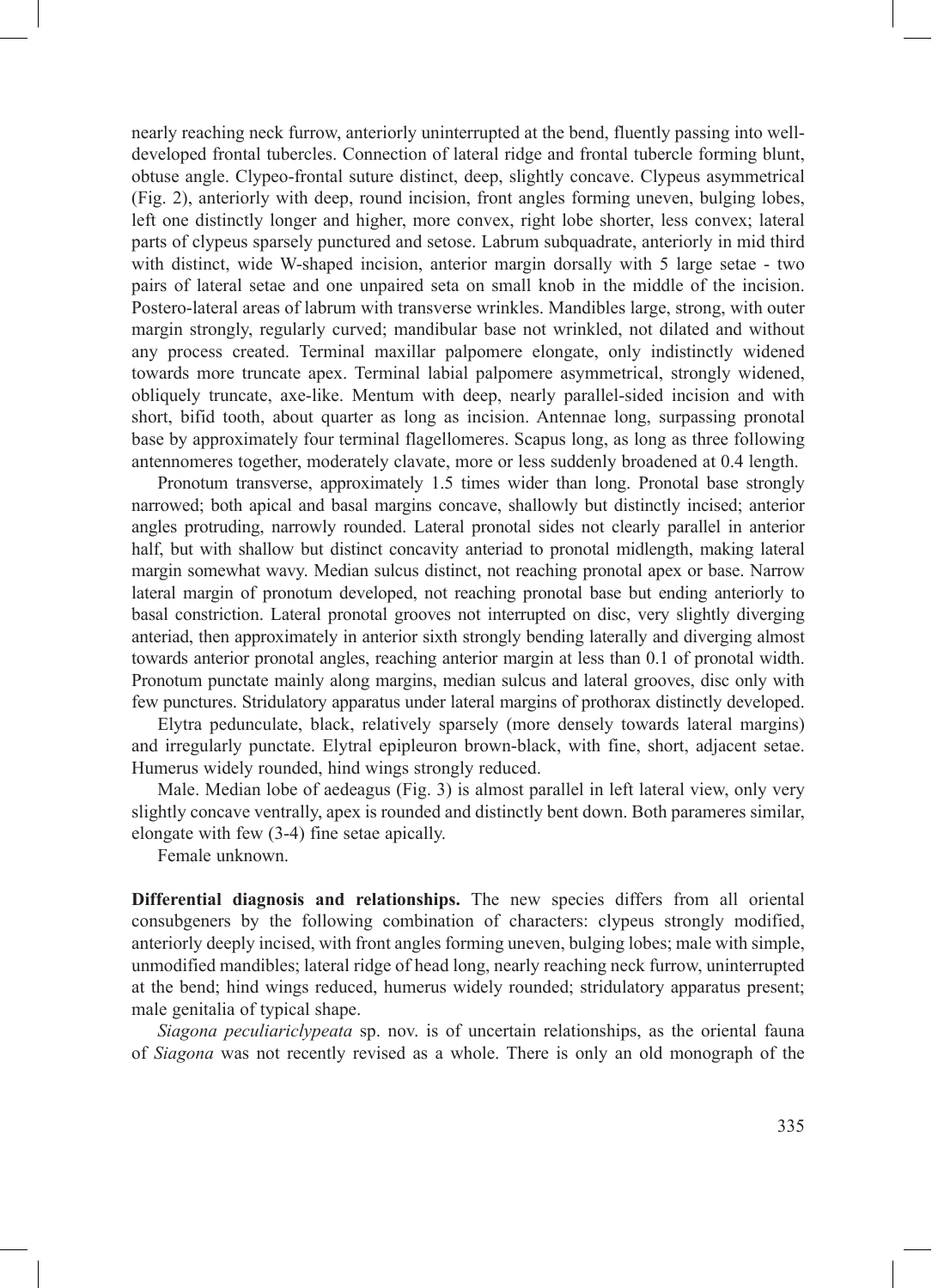tribe Siagonini (Chaudoir 1876), containing only a small part of species recently known from the Region. The basal criterion used by Chaudoir (1876) to divide species of *Siagona* was the presence or absence of hind wings; he believed that winged and apterous forms could not occur in the same species. This opinion was criticised by Andrewes (1929), who processed *Siagona* species from India, Myanmar and Sri Lanka and described many new species from this region. This author clearly demonstrated the existence of macropterous and brachypterous forms in the same species, but the determination key is again based on the absence or presence of hind wings; moreower, the wing dimorphism was found only in three oriental species and evidently is not very frequent. Applying this key will lead to the couple of theses 44 (45) and vice versa and to the species *S*. *angustipennis* Bates, 1892 from Myanmar and *S*. *pygmaea* Andrewes, 1921 from India, which are very small (8.5-11 mm), without stridulating apparatus, with different microsculpture etc. and evidently not related to *Siagona peculiariclypeata* sp. nov.

It is necessary to mention four oriental species not included in the key given by Andrewes (1929): two of them are from geographically distant areas (*S*. *insulana* Andrewes, 1936 from Java and *S*. *sinistra* Darlington, 1967 from Philippines), and differ from *S*. *peculiariclypeata*  sp. nov. by many characters, judging by their descriptions (Andrewes 1936, Darlington





Figs. 1-3: *Siagona peculiariclypeata* sp. nov.: 1- habitus of male holotype, dorsal view, length 16.8 mm; 2- head, left dorso-lateral view; 3- median lobe of aedeagus in left lateral view. Without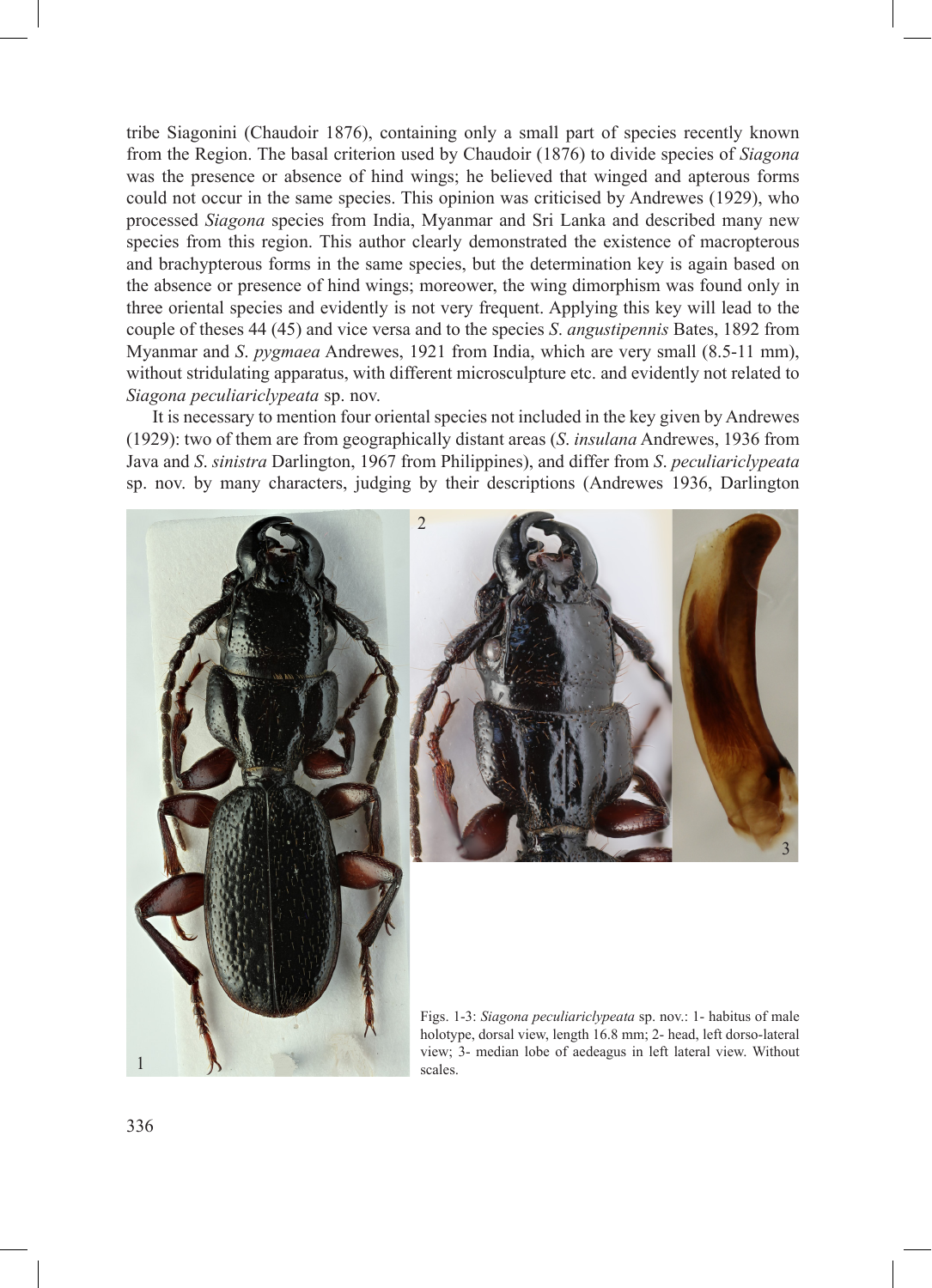1967). *S*. *insulana* differs by small size, absence of stridulating apparatus, impunctate vertex etc., *S*. *sinistra* by larger size, wrinkled mandibles with dorsal tubercle, both by the presence of hind wings, therefore there are evidently very different. *S*. *crassidens*, described by Bates (1889) from Mytho (recently Mỹ Tho in South Vietnam) differs again by striate and tuberculate mandibles. The description of *S*. *sublaevis* Chaudoir, 1876 is based on numerous specimens from Cambodia, Malaysia and Thailand. The *S*. *sublaevis* is slightly larger than *S*. *peculiariclypeata* sp. nov. (17.5-18.5 mm) and differs by reduced lateral ridges on head, distinct posthumeral plica on elytron, basal antennomeres brown, not black, and male with mandibles without tubercle, but distinctly basally striate.

There is a possibility that *S*. *peculiariclypeata* sp. nov. is in fact related with some winged species, maybe with some other relatively large species with stridulating apparatus and long, complete, and uninterrupted at the bend lateral ridge on head. The unique modification of clypeus in *S*. *peculiariclypeata* sp. nov., not known in any other *Siagona* species, and the absence of any modification of mandibles in male leaves the relationships of this new species obscure. The modern revision of at least oriental species of *Siagona* is necessary to clarify relationships among them.

**Name derivation.** The species name refers to its peculiar clypeus, distinguishing the new species from its congeners.

# DISTRIBUTIONAL RECORDS

#### *Siagona jeanneli* **Lecordier, 1978**

**Studied material:**  $1 \text{ } \textcircled{}$  (NMPC), "Ethiopia, Ginir prov., / forest in valley to / S of Omar cave, 16.vi.2011 / V. Hula, J. Niedobová / & M. Morandmand leg., 1249 m". Described (Lecordier 1978) from Kenya and subsequently no other distributional record mentioned in literature. A species new to the fauna of Ethiopia.

### *Siagona longula* **Reiche, 1855**

**Studied material:** 1 spec. (NMPC), "Kara-Kum Wüste / Transcaspien / B.v. Bodemeyer" (= Turkmenistan). Known from Cyprus, Israel, Lebanon, Syria and Turkey (Huber & Marggi 2017). A species new to the fauna of Turkmenistan.

#### *Siagona picea* **Chaudoir, 1843**

**Studied material:** 1 ♂ (NMPC), "Egypt 1997, Western Oases, Dakhla oasis - Mut, 1.-2.4. 1997, Batelka et Podrouzková lgt."; 2 ♀♀ (OHPC), "Senegal W, Toubacouta (Kaolack), 30.7. 2015, S. Prepsl leg.". The species was described from Kordofan and later mentioned from Nubia (Chaudoir 1843, 1876), both regions being recently in Sudan. Bänninger (1928) reported the species from Ubangi (it is not clear if author meant Ubangi River and therefore territory of Central African Republic or Ubangi Province in Zaire, recently Democratic Republic of the Congo; the second possibility seems to be more probable). Complete recently known distribution was given by Lecordier (1978) - the known range of species include (except areas mentioned in previous text) Eritrea, Mali, Niger, Tchad, and Upper Volta (= Burkina Faso). New species for Senegal and for Egypt (and therefore for the Palaearctic Region).